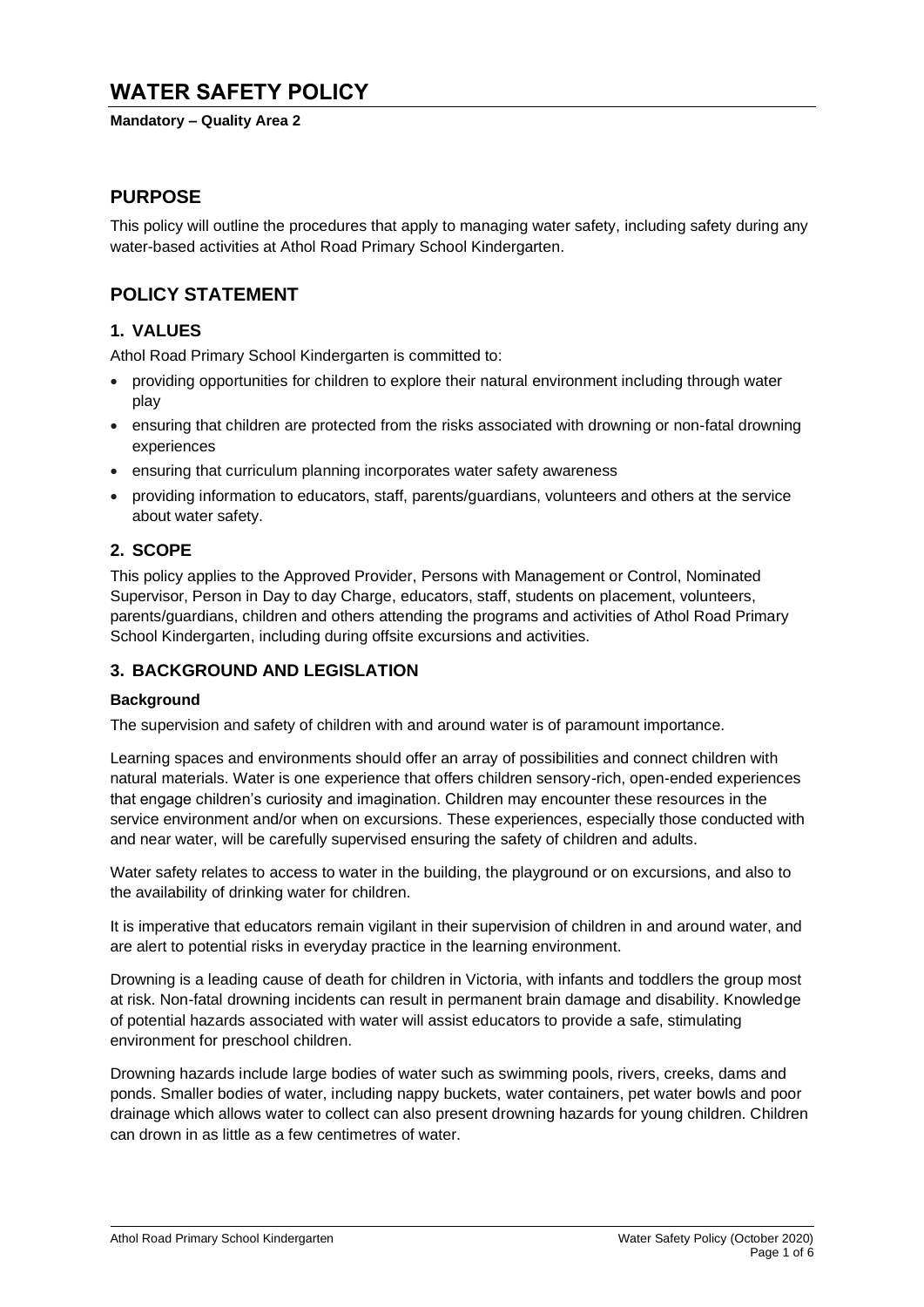Keep Watch is a public education program of Royal Life Saving Society – Australia, aimed at preventing the drowning deaths of children under 5 years of age in all aquatic locations. The program has four key actions:

- **supervise** children constantly around water
- **restrict access** to water hazards by using child-proof barriers and fences
- provide **water awareness** training to children
- **Resuscitation** saves lives ensure that staff have completed current first aid training.

#### **Legislation and standards**

Relevant legislation and standards include but are not limited to:

- *Child Wellbeing and Safety Act 2005* (Vic) (Part 2: Principles for Children)
- *Education and Care Services National Law Act 2010*: Section 167, 165, 169
- *Education and Care Services National Regulations 2011*: Regulations 99, 101,101(2)(b)(c), 102, 123, 136, 168(2)(a)(iii)
- *National Quality Standard*, Quality Area 2: Children's Health and Safety
	- − Standard 2.2: Safety
		- − Element 2.2.1. At all times, reasonable precautions and adequate supervision ensure children are protected from harm and hazards.

The most current amendments to listed legislation can be found at:

- Victorian Legislation Victorian Law Today:<http://www.legislation.vic.gov.au/>
- Commonwealth Legislation ComLaw:<http://www.comlaw.gov.au/>

## **4. DEFINITIONS**

The terms defined in this section relate specifically to this policy. For commonly used terms e.g. Approved Provider, Nominated Supervisor, Regulatory Authority etc. refer to the *General Definitions* section of this manual.

**Adequate supervision:** (In relation to this policy) **supervision** entails all children (individuals and groups) in all areas of the service, being in sight and/or hearing of an educator at all times including during toileting, sleep, rest and transition routines. Services are required to comply with the legislative requirements for educator-to-child ratios at all times. Supervision contributes to protecting children from hazards that may emerge in play, including hazards created by the equipment used.

Adequate Supervision refers to constant, active and diligent supervision of every child at the service. Adequate supervision requires that educators are always in a position to observe each child, respond to individual needs, and immediately intervene if necessary. Variables affecting supervision levels include:

- number, age and abilities of children
- number and positioning of educators
- current activity of each child
- areas in which the children are engaged in an activity (visibility and accessibility)
- developmental profile of each child and of the group of children
- experience, knowledge and skill of each educator
- need for educators to move between areas (effective communication strategies).

**Approved first aid qualification:** A list of approved first aid qualifications, anaphylaxis management and emergency asthma management training is published on the ACECQA website: www.acecqa.gov.au

**Hazard:** A source or situation with a potential for harm in terms of human injury or ill health, damage to property, damage to the environment or a combination of these.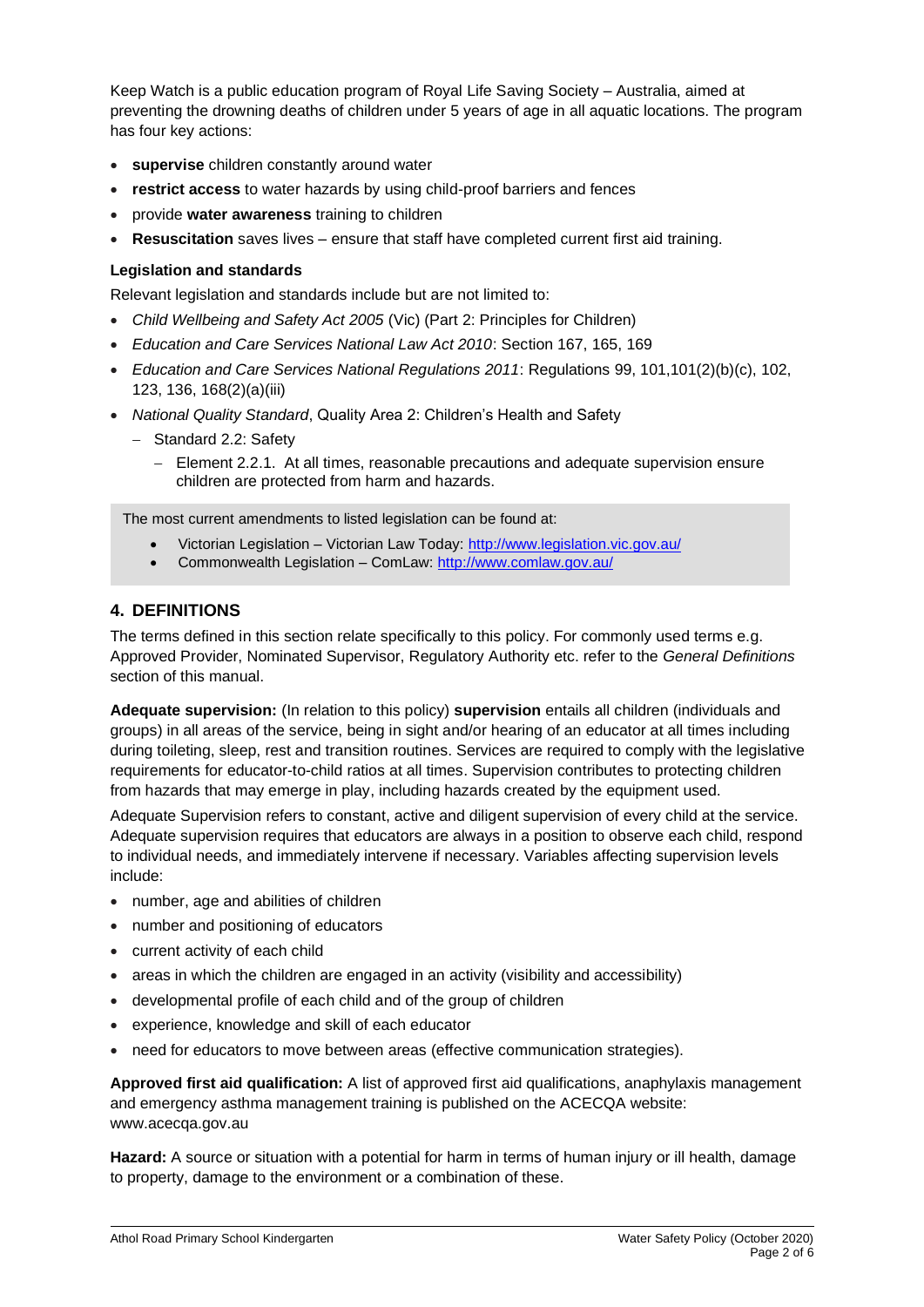**Notifiable incident:** An incident involving workplace health and safety that is required by law to be reported to WorkSafe Victoria. Notification is required for incidents that result in death or serious injury/illness, or dangerous occurrences. For a complete list of incidents that must be reported to WorkSafe Victoria, refer to the *Guide to Incident Notification* on the WorkSafe Victoria website: www.worksafe.vic.gov.au

**Serious incident:** A serious incident (regulation 12) is defined as any of the following:

- the **death of a child** while being educated and cared for at the service or following an incident while being educated and cared for by the service
- any **incident involving serious injury or trauma to a child** while the child is being educated and cared for, which:
	- a reasonable person would consider required urgent medical attention from a registered medical practitioner; or
	- the child attended or ought reasonably to have attended a hospital e.g. a broken limb\*
	- any **incident involving serious illness of a child** while that child is being educated and cared for by a service for which the child attended, or ought reasonably to have attended, a hospital e.g. severe asthma attack, seizure or anaphylaxis\*

**NOTE:** In some cases (for example rural and remote locations) a General Practitioner conducts consultation from the hospital site. Only treatment related to serious injury, illness or trauma is required to be notified, not other health matters.

• any emergency for which **emergency services** attended

NOTE: This means an incident, situation or event where there is an imminent or severe risk to the health, safety or wellbeing of a person at an education and care service. It does not mean an incident where emergency services attended as a precaution.

- a child appears to be **missing or cannot be accounted** for at the service
- a child appears to have been **taken or removed** from the service in a manner that contravenes the National Regulations
- a child was mistakenly **locked in or out of the service** premises or any part of the premises.

Notifications of serious incidents should be made to the regulatory authority (DET) through the [NQA IT System.](https://www.acecqa.gov.au/resources/national-quality-agenda-it-system) If this is not practicable, the notification can be made initially in whatever way is best in the circumstances.

NOTE: some of serious incidents above are also reportable incidents under the *Occupational Health and Safety Act 2004* and require notification to WorkSafe.

**Water hazard:** (in relation to this policy) can lead to drowning or non-fatal drowning incidences. Drowning hazards include large bodies of water such as swimming pools, rivers, creeks, dams and ponds. Smaller bodies of water, including nappy buckets, water containers, pet water bowls and poor drainage which allow water to collect can also present drowning hazards for young children.

## **5. SOURCES AND RELATED POLICIES**

#### **Sources**

- Royal Life Saving Society Australia: [www.royallifesaving.com.au](http://www.royallifesaving.com.au/)
- Water Safety Victoria Water Safety Guide: *Play it Safe by the Water*: [www.watersafety.vic.gov.au](http://www.watersafety.vic.gov.au/)
- Kidsafe Water Safety Fact Sheet: [www.kidsafevic.com.au](http://www.kidsafevic.com.au/)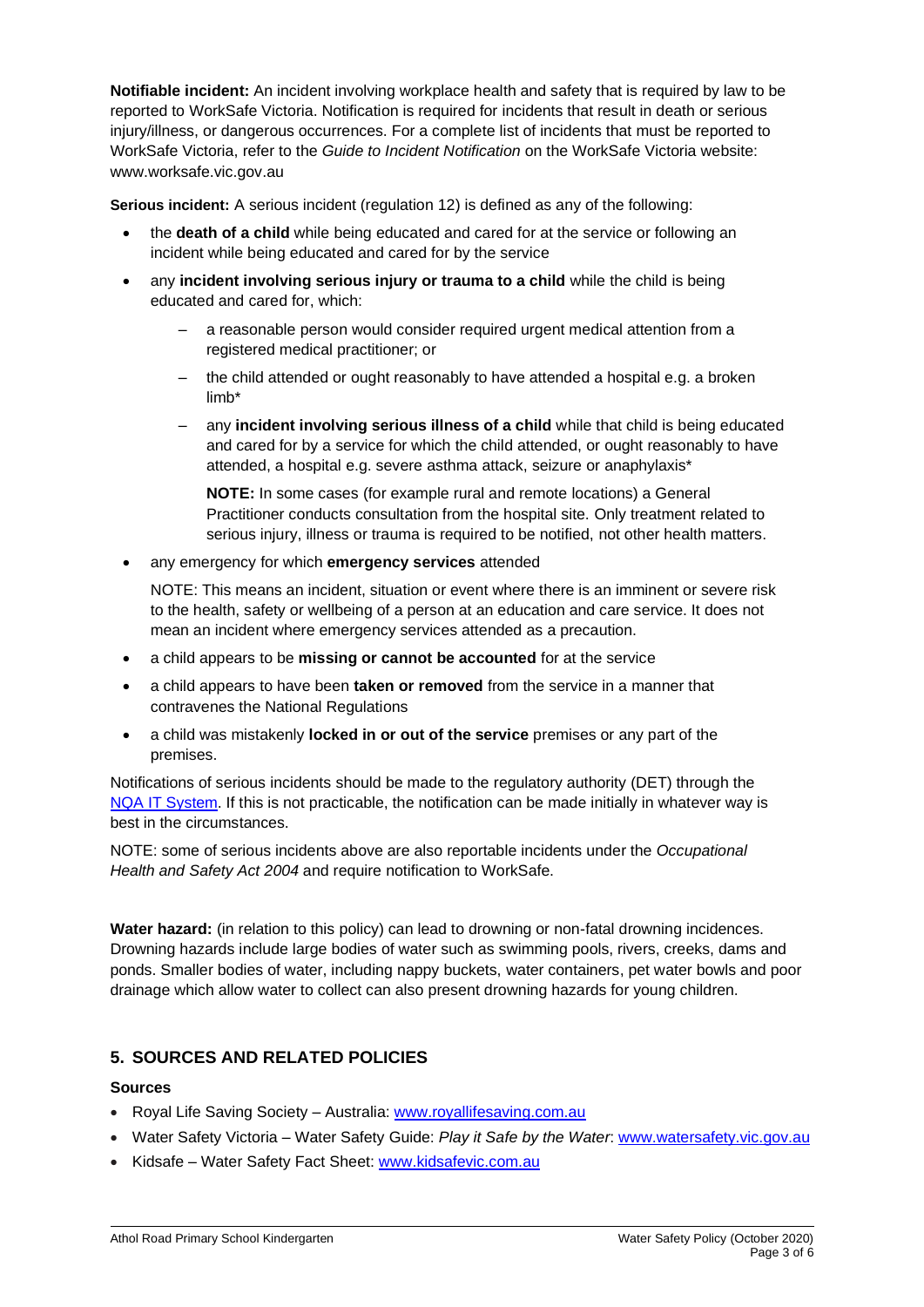#### **Service policies**

- *Administration of First Aid Policy*
- *Emergency and Evacuation Policy*
- *Excursions and Service Events Policy*
- *Nutrition and Active Play Policy*
- *Incident, Injury, Trauma and Illness Policy*
- *Occupational Health and Safety Policy*
- *Supervision of Children Policy*

## **PROCEDURES**

## **The Approved Provider or Persons with Management and Control is responsible for:**

- ensuring that children are adequately supervised (refer to *Definitions*) at all times when near water hazards (refer to *Definitions*)
- ensuring that educator-to-child ratios are maintained at all times (*Education and Care Services National Law Act 2010*: Sections 169(1),(2)&(3), *Education and Care Services National Regulations 2011*: Regulations 123,
- conducting a risk assessment in relation to any water hazards on or near the premises that may be accessible to children
- ensuring permission is obtained from parents/guardians for an excursion to a location where there is a water hazard (Regulation 99) (refer to *Excursions and Service Events Policy*)
- ensuring that water hazards and risks associated with water-based activities are considered in a risk assessment prior to conducting excursions and other offsite events (Regulation 101)
- ensuring increased levels of supervision for an excursion to a location where there is a water hazard (refer to *Supervision of Children Policy*)
- conducting a regular safety check of the service premises (refer to *Occupational Health and Safety Policy*)
- ensuring any water hazards that are not able to be adequately supervised at all times are isolated from children by a child-resistant barrier or fence (particularly large bodies of water including swimming pools, rivers, ponds etc.)
- ensuring that an educator with a current approved first aid qualification (refer to *Definitions*) is in attendance and immediately available at all times children are being educated and cared for by the service (Regulation 136)
- ensuring that details of current approved first aid qualifications (refer to *Definitions*) are filed with each staff member's record
- reporting serious incidents (refer to *Definitions*) to DET
- reporting notifiable incidents (refer to *Definitions*) to WorkSafe Victoria
- ensuring that water safety awareness is embedded in the curriculum
- providing current information to parents about water safety.

#### **The Nominated Supervisor or Persons in Day to Day Control is responsible for:**

- assisting the Approved Provider to implement the *Water Safety Policy*
- ensuring parents/guardians are informed of the *Water Safety Policy* on enrolment
- ensuring permission is obtained from parents/guardians for an excursion to a location where there is a water hazard (refer to *Excursions and Service Events Policy*)
- ensuring information on water safety (refer to *Sources*) is incorporated into the educational program
- ensuring that children are adequately supervised (refer to *Definitions*) and protected from hazards and harm at all times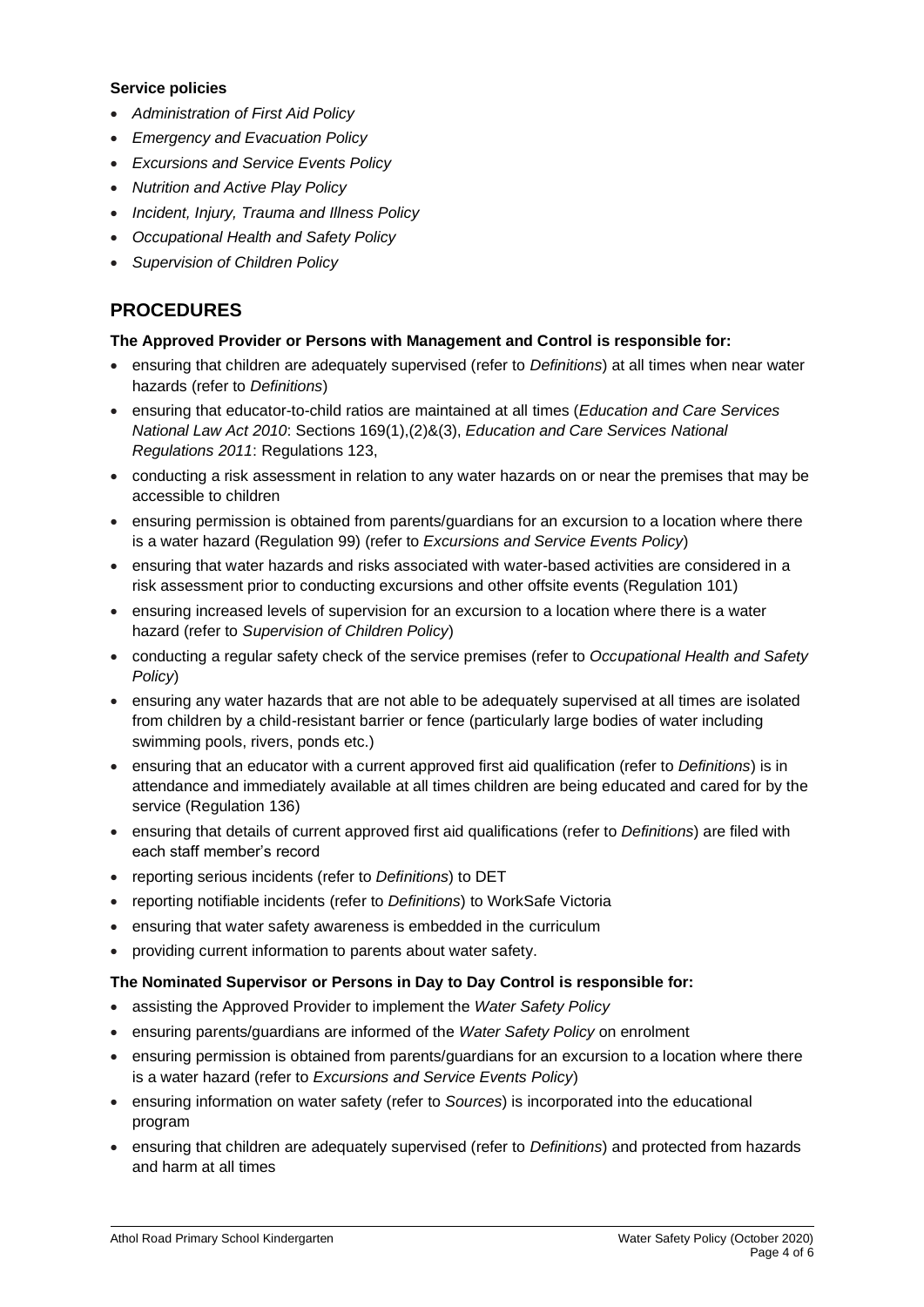- ensuring that water hazards and risks associated with water-based activities are considered in a risk assessment prior to conducting excursions and other offsite events (Regulations 100, 101)
- ensuring permission is obtained from parents/guardians for an excursion to a location where there is a water hazard (refer to *Excursions and Service Events Policy*)
- ensuring increased levels of supervision for an excursion to a location where there is a water hazard (refer to *Supervision of Children Policy*)
- ensuring that an educator with a current approved first aid qualification (refer to *Definitions*) is in attendance and immediately available at all times children are being educated and cared for by the service
- ensuring that all educators' current approved first aid qualifications meet the requirements of the National Regulations and are approved by ACECQA (refer to *Administration of First Aid Policy*)
- informing the Approved Provider immediately if any serious or notifiable incidents (refer to *Definitions*) occur at the service.

#### **All staff are responsible for:**

- providing adequate supervision (refer to *Definitions*) at all times
- undertaking a risk assessment prior to an excursion to a location where there is a significant water hazard (refer to *Excursions and Service Events Policy*)
- adjusting supervision strategies to suit the activities being undertaken (refer to *Supervision of Children Policy*)
- obtaining parental permission for an excursion to a location where there is a water hazard (refer to *Excursions and Service Events Policy*)
- maintaining a current approved first aid qualification (refer to *Definitions*)
- ensuring gates and other barriers restricting access to water hazards are closed at all times and that fences are kept clear at all times
- ensuring that containers of water (including nappy buckets and cleaning buckets) are sealed with child-proof lids
- ensuring wading/paddling pools, water play containers and portable water courses are emptied immediately after each use and stored in a manner that prevents the collection of water when not in use
- checking the outdoor learning environment at the beginning and end of each day for puddles or filled containers that could pose a potential risk to small children after heavy rain
- providing water safety education as a part of the service's program
- informing the Approved Provider immediately if any serious or notifiable incidents (refer to *Definitions*) occur at the service.

#### **Parents/guardians are responsible for:**

- supervising children in their care, including siblings, while attending or assisting at the service
- ensuring that doors, gates and barriers, including playground gates, are closed after entry or exit to prevent access to water hazards
- informing themselves about water safety
- ensuring their children understand the risks associated with water
- recognising when resuscitation is required and obtaining assistance
- considering undertaking approved first aid qualifications, as resuscitation skills save lives.

## **Volunteers and students, while at the service, are responsible for following this policy and its procedures.**